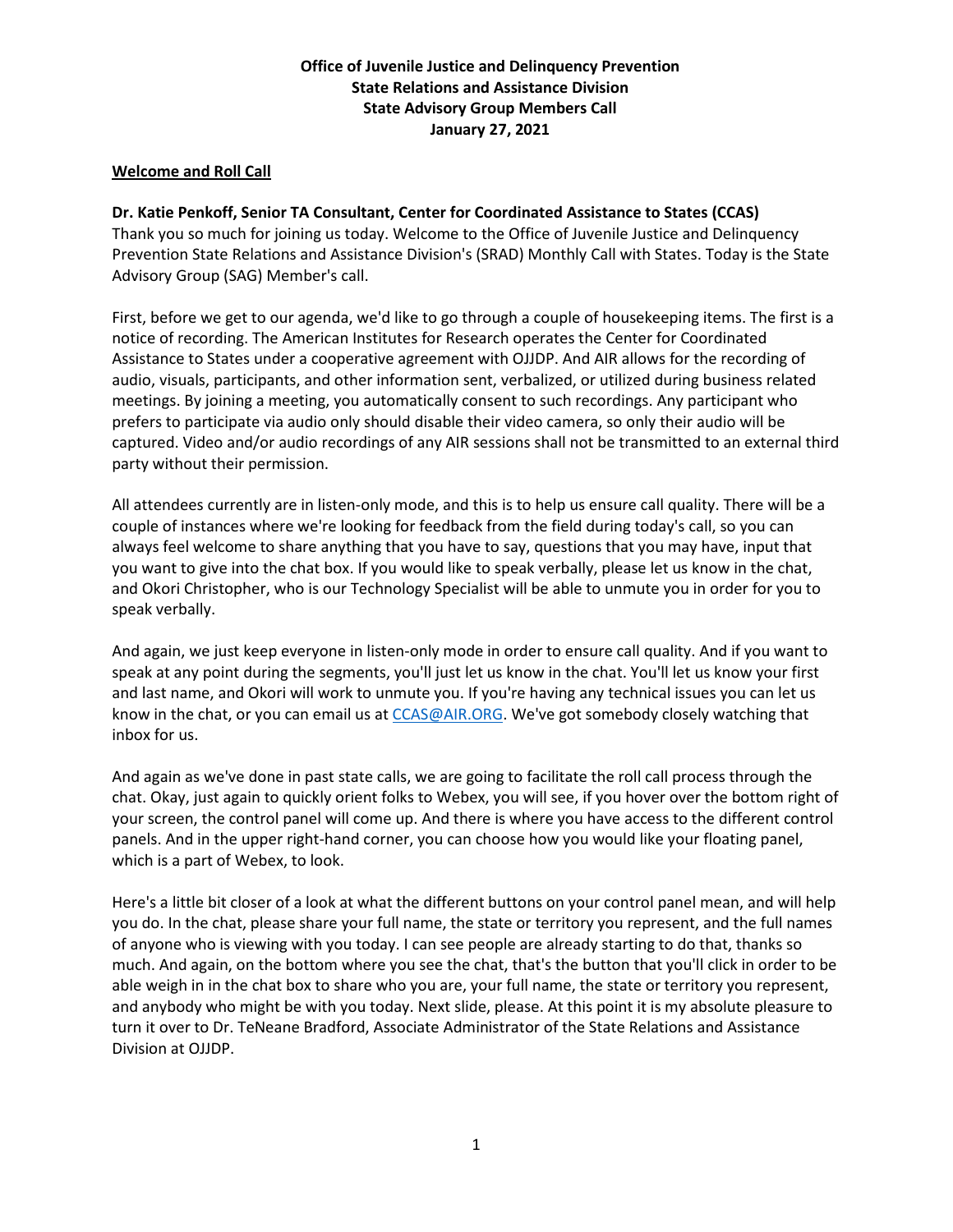| <b>OJJDP</b>              | <b>Name</b>                                   |
|---------------------------|-----------------------------------------------|
|                           | Chyrl Jones                                   |
| X                         | <b>TeNeane Bradford</b>                       |
| X                         | Keisha Kersey                                 |
| X                         | Nicole McCrae                                 |
| X                         | Alyssa Malcomson                              |
|                           | Keith Towery                                  |
| X                         | <b>Tina Borner</b>                            |
| X                         | Cara Blair                                    |
|                           | <b>Didier Moncion</b>                         |
| X                         | Diamond Lewis                                 |
| X                         | Marisa Harris                                 |
| X                         | <b>Ricco Hall</b>                             |
| X                         | <b>Brittaney Ford</b>                         |
| X                         | Ashley Washington                             |
|                           |                                               |
| <b>CCAS</b>               |                                               |
| X                         | Lisa Hutchinson                               |
| Χ                         | Okori Christopher                             |
| X                         | Katie Penkoff                                 |
| X                         | Cassy Blakely                                 |
| $\boldsymbol{\mathsf{X}}$ | Kia Jackson                                   |
| Χ                         | Kenya Roy                                     |
| X                         | Mark Ferrante                                 |
|                           |                                               |
| <b>State</b>              | In Attendance/Mark with X                     |
| Alabama<br>1.             | <b>Brian Forster</b>                          |
| 2.<br>Alaska              | Ellen Hackenmueller                           |
| 3.<br>American Samoa      |                                               |
| Arizona<br>4.             | <b>Steve Selover</b>                          |
| 5.<br>Arkansas            | William T. Vaughn                             |
| California<br>6.          | Michelle Guymon                               |
| Colorado<br>7.            | Kelly Abbott                                  |
| 8.<br>Connecticut         |                                               |
| Delaware<br>9.            | Monica Celli                                  |
| 10. District of Columbia  | Suzie Dhere, Frank Petersen, Melissa Milchman |
| 11. Florida               | Samantha Vance, Dionne Anderson               |
| 12. Georgia               | <b>Stephanie Mikkelsen</b>                    |
| 13. Guam                  | Michelle Quintanilla, Danielle Camacho        |
| 14. Hawaii                |                                               |
| 15. Idaho                 |                                               |
| 16. Illinois              | Andrea Hall                                   |
| 17. Indiana               | <b>Madison Shoemaker</b>                      |
| 18. lowa                  |                                               |
| 19. Kansas                | <b>Brock Landwehr</b>                         |
| 20. Kentucky              |                                               |
| 21. Louisiana             |                                               |
| 22. Maine                 | Linda Barry Potter                            |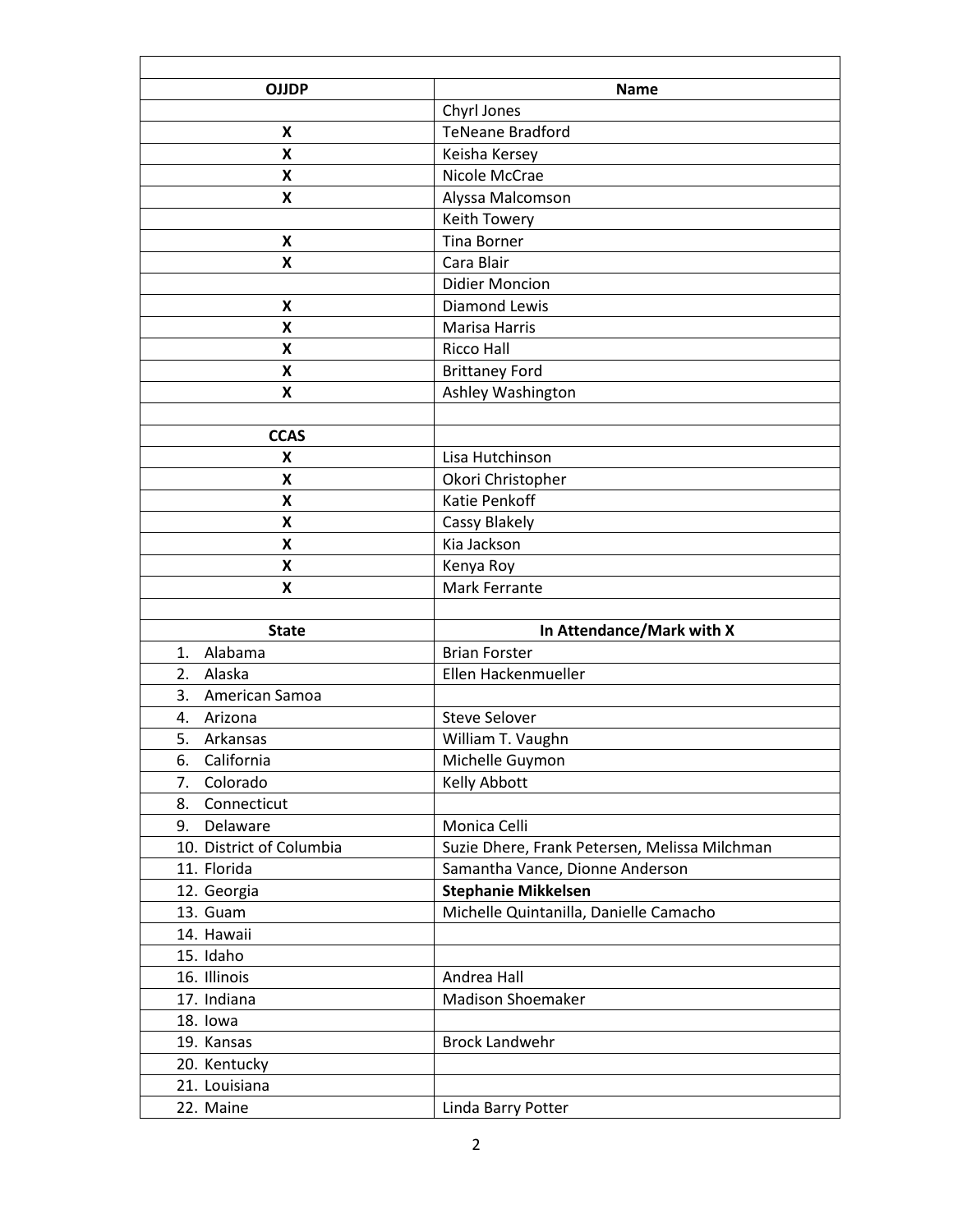| 23. Maryland                  | Bill Harper, William Jernigan, Christina Drushel        |
|-------------------------------|---------------------------------------------------------|
|                               | Williams, Christopher Miele, Eric Ford                  |
| 24. Massachusetts             |                                                         |
| 25. Michigan                  | <b>Bob Higgins</b>                                      |
| 26. Minnesota                 |                                                         |
| 27. Mississippi               |                                                         |
| 28. Missouri                  | <b>Judge Thomas Frawley</b>                             |
| 29. Montana                   | Christy Hendricks, Rachel Gemar, Michelle Parks, Mike   |
|                               | Chavers                                                 |
| 30. Nebraska                  |                                                         |
| 31. Nevada                    |                                                         |
| 32. New Hampshire             |                                                         |
| 33. New Jersey                | Barbara Wallace                                         |
| 34. New Mexico                | William Kearney                                         |
| 35. New York                  |                                                         |
| 36. North Carolina            |                                                         |
| 37. North Dakota              | Linda Svihovec                                          |
| 38. Northern Marianas Islands |                                                         |
| 39. Ohio                      |                                                         |
| 40. Oklahoma                  | Laura Broyles                                           |
| 41. Oregon                    | Anya Sekino                                             |
| 42. Pennsylvania              | Greg Young, Keith Snyder                                |
| 43. Puerto Rico               | Natalia Rios                                            |
| 44. Rhode Island              |                                                         |
| 45. South Carolina            | <b>Trevon Fordham</b>                                   |
| 46. South Dakota              |                                                         |
| 47. Tennessee                 | Vicki Taylor, Zanira Whitfield                          |
| 48. Texas                     |                                                         |
| 49. Utah                      |                                                         |
| 50. Vermont                   | <b>Elizabeth Morris</b>                                 |
| 51. Virgin Islands            | <b>Riise Richards</b>                                   |
| 52. Virginia                  | <b>Greg Hopkins</b>                                     |
| 53. Washington                | Alice Coil                                              |
| 54. West Virginia             | John Stigall, Katelyn Pullin, Tanisha Travis, Stephanie |
|                               | Bond, Phyllis Stewart Brown, Mona Dues, Denny           |
|                               | Dodson, Danica Rubenstein                               |
| 55. Wisconsin                 | Allison Budzinski, Lara Kenny, Sabrina Gentile          |
| 56. Wyoming                   |                                                         |

#### **I. OJJDP Welcome**

#### **Welcome from SRAD Associate Administrator Dr. TeNeane Bradford**

Thank you so much Dr. Katie. Welcome all, it's so great to just be back in the saddle of things and engaged in the very important work that you do. I'm extremely excited, as some of you may have heard on the last call in the SAG webinars, that this is kind of a dream of mine, to reinvigorate and then initiate a support call quarterly for SAGs.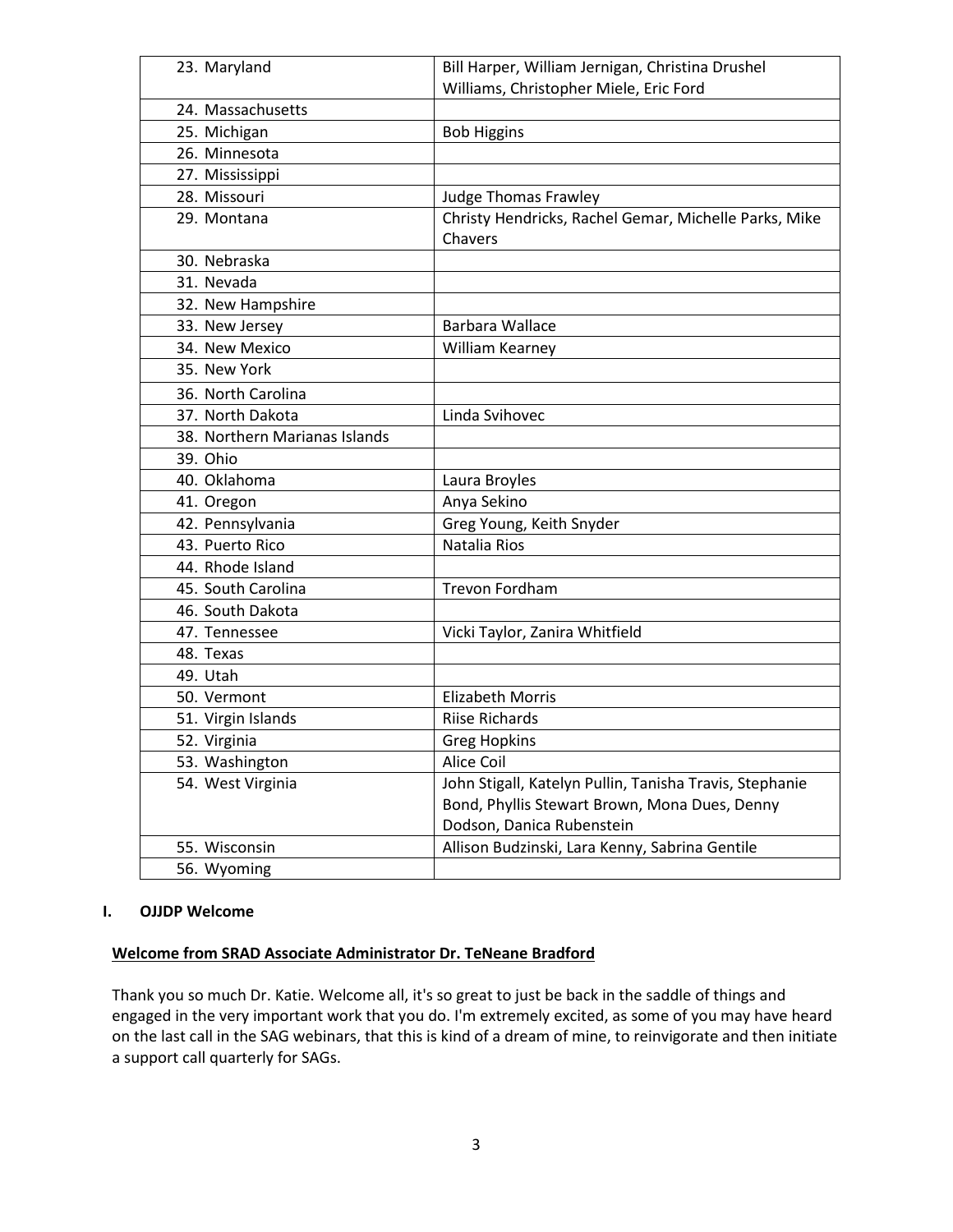This is a great opportunity for us to help build the bridges to help us all see how the Title II work is interconnected to recognize the very amazing things that you're doing, and to be responsive to your requests and needs, even if not on the call, hearing them, knowing that they exist, how we can pull all that together to be the best facilitator of this practice for you is the goal. So I'm just tickled, I'm excited, welcome again. I'll turn it over to Keisha, and I want to thank CCAS and my team for being just an incredible organizers of such great events and these calls.

### **II. Feedback/Reflections from SRAD Conference**

## **Keisha Kersey, State Program Manager, OJJDP, SRAD**

Great, thank you TeNeane. I'm Keisha Kersey, a program manager with OJJDP, and I echo everything TeNeane said, and wanted to lead a discussion around feedback from the SRAD Conference that happened in November. I think everything TeNeane just spoke about was part of our hopes and goals for what we could also achieve at the SRAD Conference, in terms of making sure you all had an opportunity to come and provide your thoughts, and questions, and input, and learn from each other, and everybody that was there. So we hope that we were able to achieve that, but wanted to use some of this time to get some additional feedback from you in terms of whether we did achieve that, to see if there's anything more that you would've wanted to see. And also, just to find out what you all thought went well.

I wanted to go over just two specific numbers that I think is a picture of your involvement in the conference. So, we had a total of 382 individuals that participated actively in the conference. And of those 382, 68 of you all were SAG members, and I think we were all definitely grateful and excited to see the amount of participation, and even as I'm seeing all the names come through the chat, I'm seeing lots of familiar names from the conference. So definitely glad that you all were a part of it. So just wanted to thank you again for your input and contributions to helping make the conference a successful one. We definitely received a lot of positive feedback from it.

And so what I did want to do, like I said, was to just use this time for an opportunity for you all to provide feedback for those ones that did attend the conference. Over the past few months, we've been doing a lot of debriefs, looking at the evaluations, debriefing as a team. And we definitely want to make sure you all have the opportunity to provide feedback, because we've already started planning for the next one. We want to make sure all of that information is incorporated into the planning process.

And as you respond, you can definitely put your thoughts in the chat, and then as Katie mentioned, if you want to speak, you can put that in the chat as well, and we'll get to working on un-muting you. *For the first question, for those that did attend the conference, can you name, or tell us what your biggest aha moment was? Was there anything that particularly stood out to you, that you learned, or that clicked or connected? Were there any sessions that specifically spoke to you?* We'd love to hear that, if you can just put that in the chat, or if anybody wants to speak, you can indicate that as well.

And if you are going to put anything in the chat, make sure you're doing it to all attendees, so we can all see the information. I think one of the themes that I heard; I don't remember if it was a SAG member that specifically said that, but I think a consistent theme was the inclusion of youth in the conference. We definitely heard that a lot of folks valued hearing the youth speak about their experiences and being a part of the SAG. And we also had Levi, who spoke about his experiences at the beginning, so I think that was a very big theme that I heard.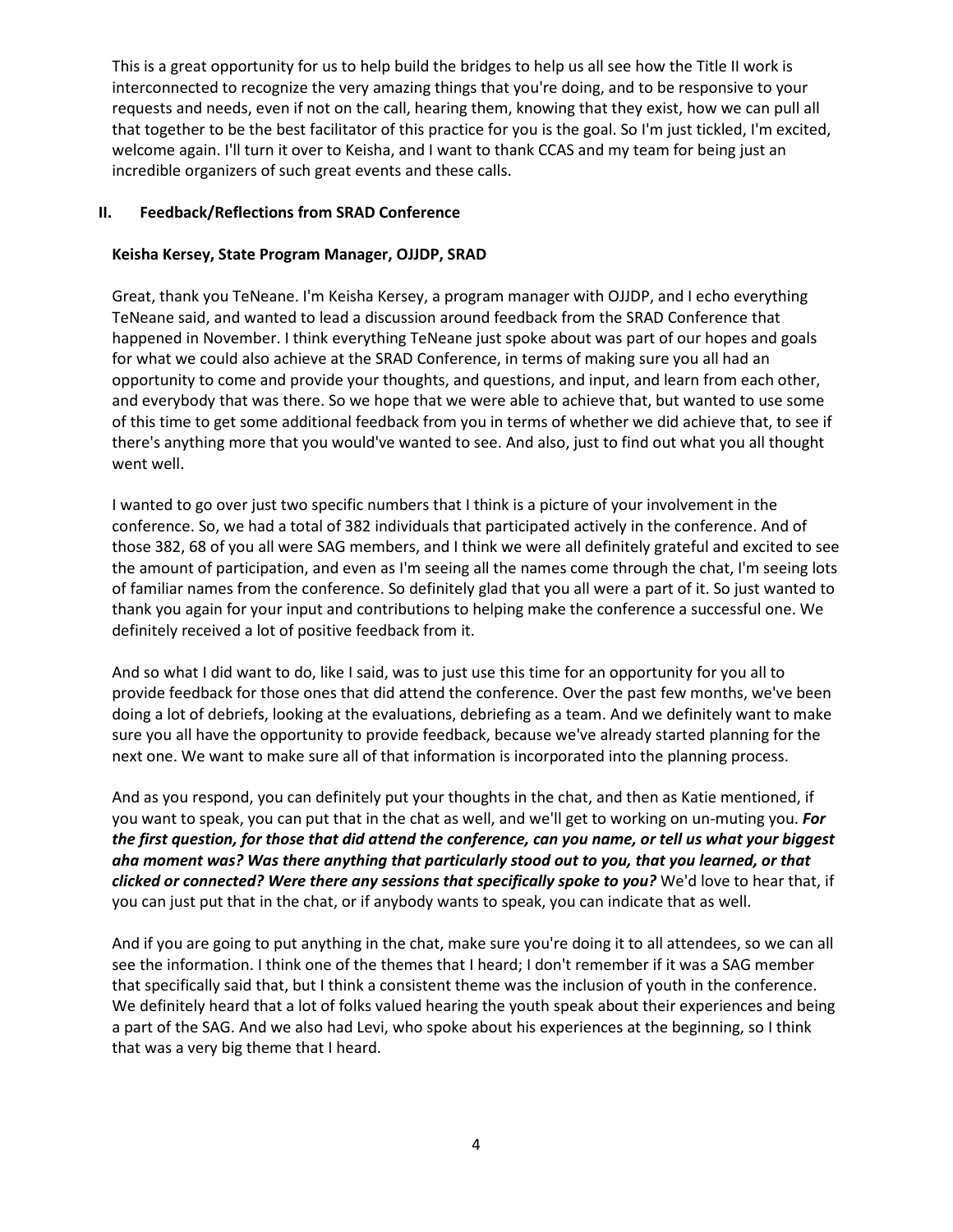#### **Comments from the States/Territories**

- **Linda Barry Potter, ME** The workshops about youth engagement was the biggest topic for my SAG and they were grateful for the insights. It has helped us build a plan for better youth engagement in our group.
- **Keisha Kersey, OJJDP** Oh, thank you, Linda. That's exactly what we were just speaking about. So yeah, Linda says, "Workshops about youth engagement was the biggest topic for the SAG." And grateful for the insights, it helped them to build up a plan for better youth engagement. That's very good, thank you.
- **Christy Hendricks, MT** This was my first OJJDP Conference and I loved the platform and resources!
- **Keisha Kersey, OJJDP** Christy, I see your thoughts regarding this being the first OJJDP conference you attended. Love the platform and resources. Good. We also got really good feedback on the platform, and that it was pretty easy to navigate.
- **Frank Petersen, DC** The amount of individuals who were new to their roles is something that really stood out.
- **Keisha Kersey, OJJDP** Gotcha, thank you, Frank. "The amount of individuals new to their roles is something that definitely stood out as well." Great, thank you Riise for echoing that.
- **Riise Richards, VI** I really appreciated the presentations from the youths. The workshops were great. It a nice virtual experience.
- **Keisha Kersey, OJJDP** "The presentations from the youth." Good. And I think afterwards we can share how many youth actually did attend the conference. We do have that number, I do not have it in my head right now. But we did have a good amount, which I think was an increase from previous years, since it was virtual and allowed more folks to attend.
- **Laura Broyles, OK** The virtual platform allowed our youth in care to participate. I have had positive feedback from our youth members.
- **Keisha Kersey, OJJDP** Yeah, exactly, thank you Laura. I just read your comment, that echoed that. And that's great that you heard positive feedback from the youth members. I was wondering about that, particularly from the youth and care, who joined as a group.
- **Tanisha Travis, WV** Loved the resource page. Workshops provided lots of insight from other states.
- **Keisha Kersey, OJJDP** And then Tanisha loved the resource page, another shout out for the resource page.
- **Vicki Taylor, TN** Platform and sessions were great. Due to COVID it gave more of our staff an opportunity to attend as you just mentioned.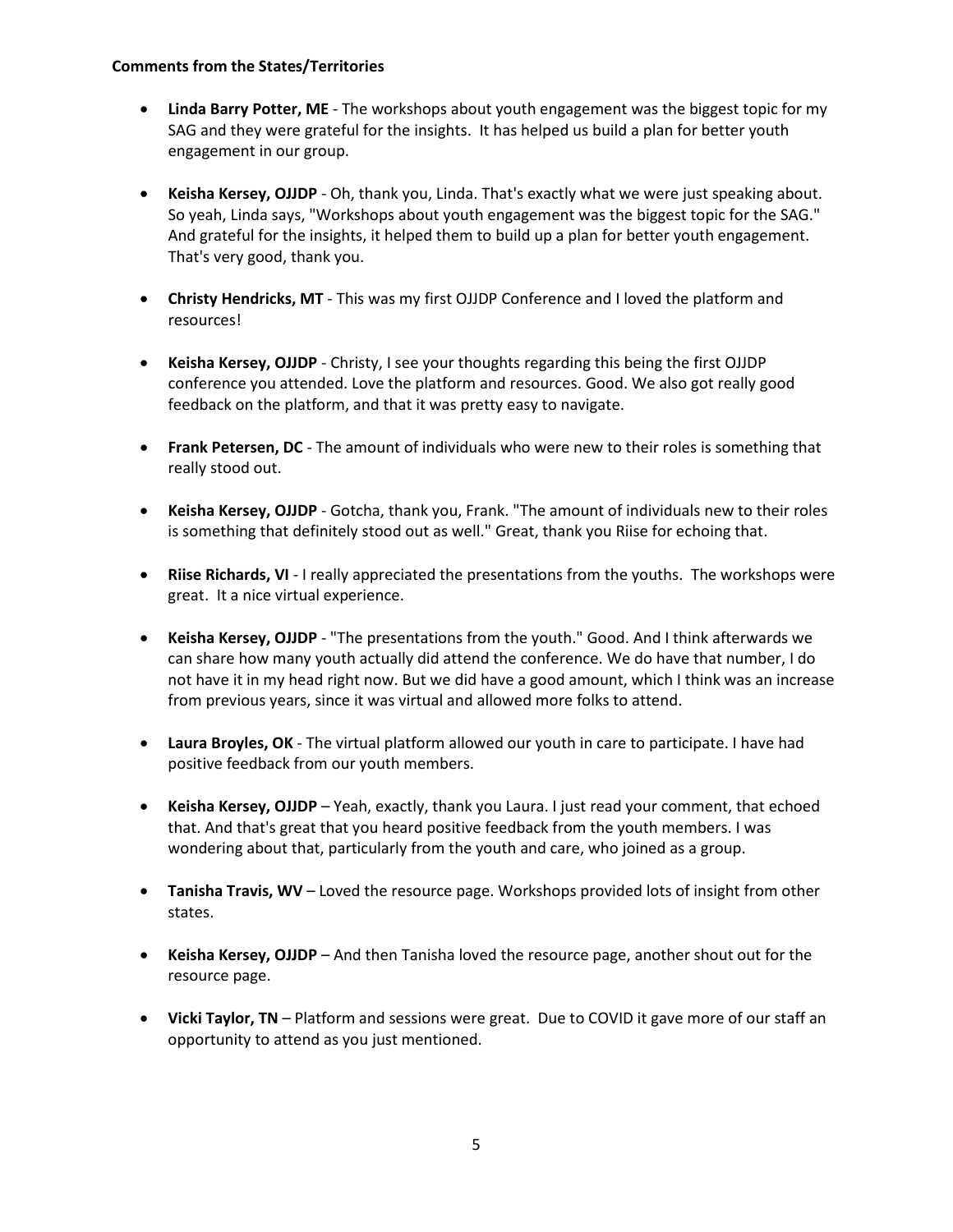- **Keisha Kersey, OJJDP** And Vicki's comment about more staff being able to attend, and I think that was what we were hoping for. I think COVID has definitely brought its challenges and hardships, but it has also brought some different opportunities. So we were able to conduct this conference in a way that was more accessible to a lot more people. So we definitely love that aspect of it. Wait a minute, I've got one or two more comments coming through, I want to make sure I look.
- **Brian Forster, AL** I am new to the JJ program and can say that while I am still trying to wrap my head around the JJ program as a whole the amount of information that was covered and the variety of topics was fantastic.
- **Keisha Kersey, OJJDP** Thanks Brian, the shout out about the variety of information being covered, and agreed, still being new and wrapping your head around the JJ program. It looks like there was a good variety of information that you received. And good dialogue with the veteran JJ specialists, glad we could provide those opportunities.
- **Rachel Gemar, MT** I also enjoyed listening to youth members on other state advisory groups. Our youth committee has really taken off since then. The three-year planning session was also helpful.
- **Keisha Kersey, OJJDP** And good dialogue with the veteran JJ specialists, glad we could provide those opportunities. Thank you, Rachel, for your thoughts, and we're going to be tracking all these comments, because we definitely want to include them in the planning. But I also feel like I want to follow-up on a few of them, because as we have these calls in the future, we do want to be able to talk about the work that you're doing in your states. And so if there are areas of follow-up, or there are specific areas that the conference helped to spur, like I'm seeing here, we definitely want to hear about that, and I think it'd be valuable for all the SAG members to hear what you all have been working on. So we may be reaching out to you all to talk about these things, specifically.
- **Kiesha Kersey, OJJDP**  All right, so let's go to any information that was missing from the conference. And I think this also goes to the next conference that we are going to have in 2021. We're still finalizing dates, and getting things approved and whatnot, but is there things that you would want to see at the conference in 2021? Any topics, or any specific peer learning opportunities, or sessions? I'd love to hear that.

# *For those that were at the conference, if there's anything missing that you want to see in the next one, we want to hear that. And then for those that weren't at the conferences, are there specific things that you may want to see, or you think would be valuable to have at a conference, that would benefit you and your work?*

# **Comments/Questions from the States/Territories**

- **Laura Broyles, OK** We really need a compliance manual and stories on compliance strategies from other states.
- **Kiesha Kersey, OJJDP**  Got it Laura, thank you. Needing a compliance manual, and stories on compliance strategies from other states. Examples of working done successfully for homeless youth, that have involvement with the justice system.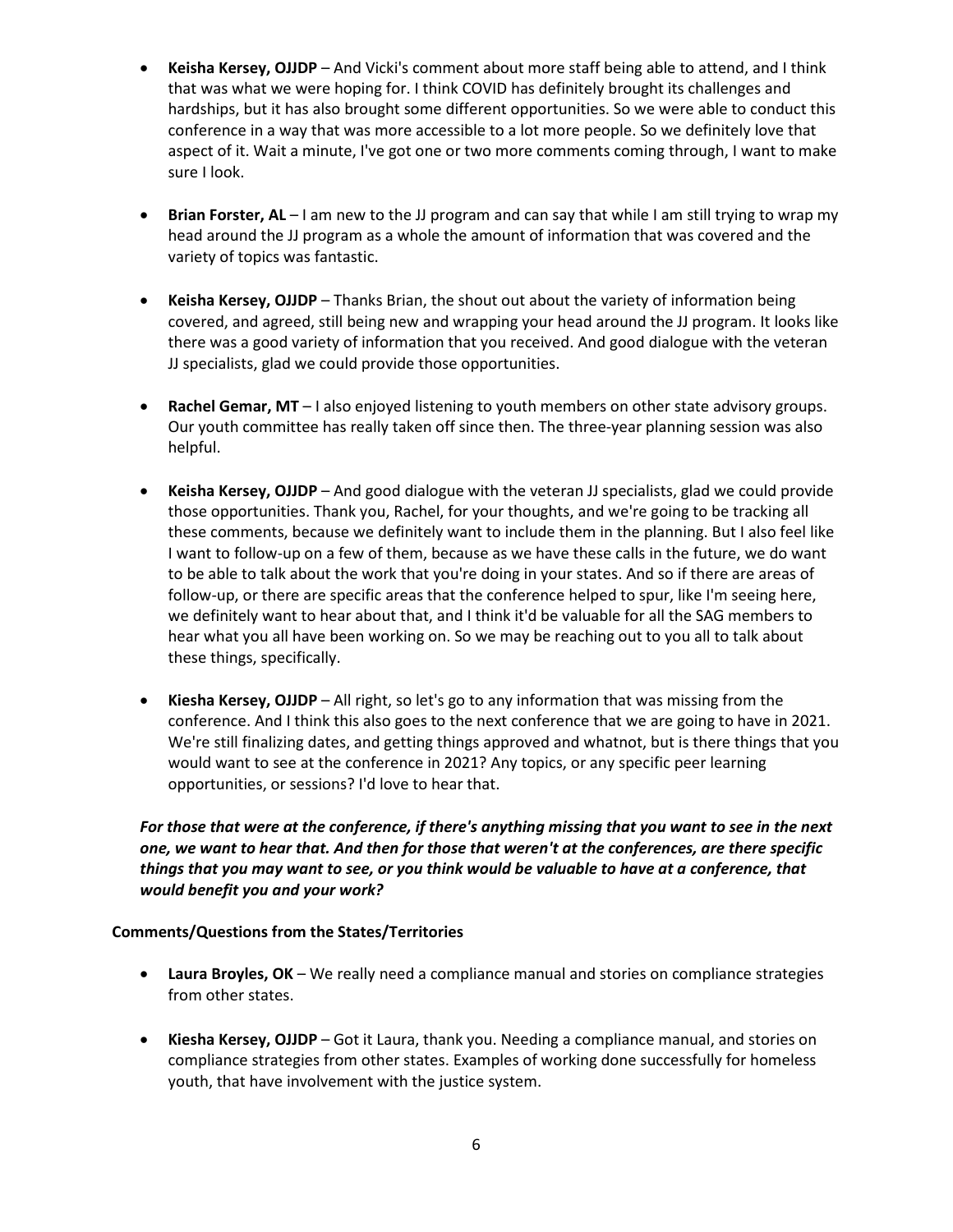- **Linda Barry Potter, ME** Work being done successfully for homeless youth with involvement with the justice system.
- **Keisha Kersey, OJJDP** Yes, thank you, Linda. And as you all continue to think, or reflect, or as you're doing your work in your own spaces, things are coming up, we definitely encourage you to reach out to us, and Cassy will be speaking out a bit later about ways that you can do that.
- **Frank Petersen, DC** Are there any updates on the new R/ED manual?
- **Tanisha Travis, WV** More sessions on RED!
- **Vicki Taylor, TN** Many of us attend CJJ conference also which made it challenging in planning since both were the same week.
- **Alice Coil, WA** Yes to more integration of racial and ethnic disparities reductions strategies across the JJ system.
- **Linda Barry Potter, ME** R/ED and community outreach.
- **Keisha Kersey, OJJDP** –I definitely see any updates on the new RED manual, and more sessions RED. And yes, definitely see the note about the conflict with the CJJ conference, which also came out in feedback that we received. Good, well with that, I'm going to turn it over to Cassy. Please continue to put your thoughts in the chat. Thank you for all of your feedback, this is really great. But we'll turn it over to Cassy, and I'm just looking through the rest of the comments. I'll turn it over to her, and definitely keep them coming. Thank you.

#### **III. Three Year Planning Discussion**

#### **Cassy Blakley, TA Consultant, CCAS**

Thanks Keisha, so much. And again, as Keisha mentioned, please feel free to continue to drop those comments in as we're talking. Or if you have them randomly send them to your SRAD reps, send them to us at CCAS, we will take your thoughts whenever they pop into your head. That said, we want to talk a little bit about Three-Year planning. I see that one of the Juvenile Justice (JJ) Specialists and other designated agency staff I see on the call, this may be a refresher to you, as we did talk about some of these resources in a JJ Specialist call a couple times ago. But we feel as your SAG is a key partner of yours in your Three-Year planning process, it's important for them to have this information as well.

In the materials that are available through this platform, and that were shared in preparation, and will be shared in the follow-up. There's a number of items we want to draw your attention to, and we want to talk in detail about a couple. So Okori, do I have control now?

#### **Okori Christopher, Project Technology Specialist, CCAS**

Yes, you do.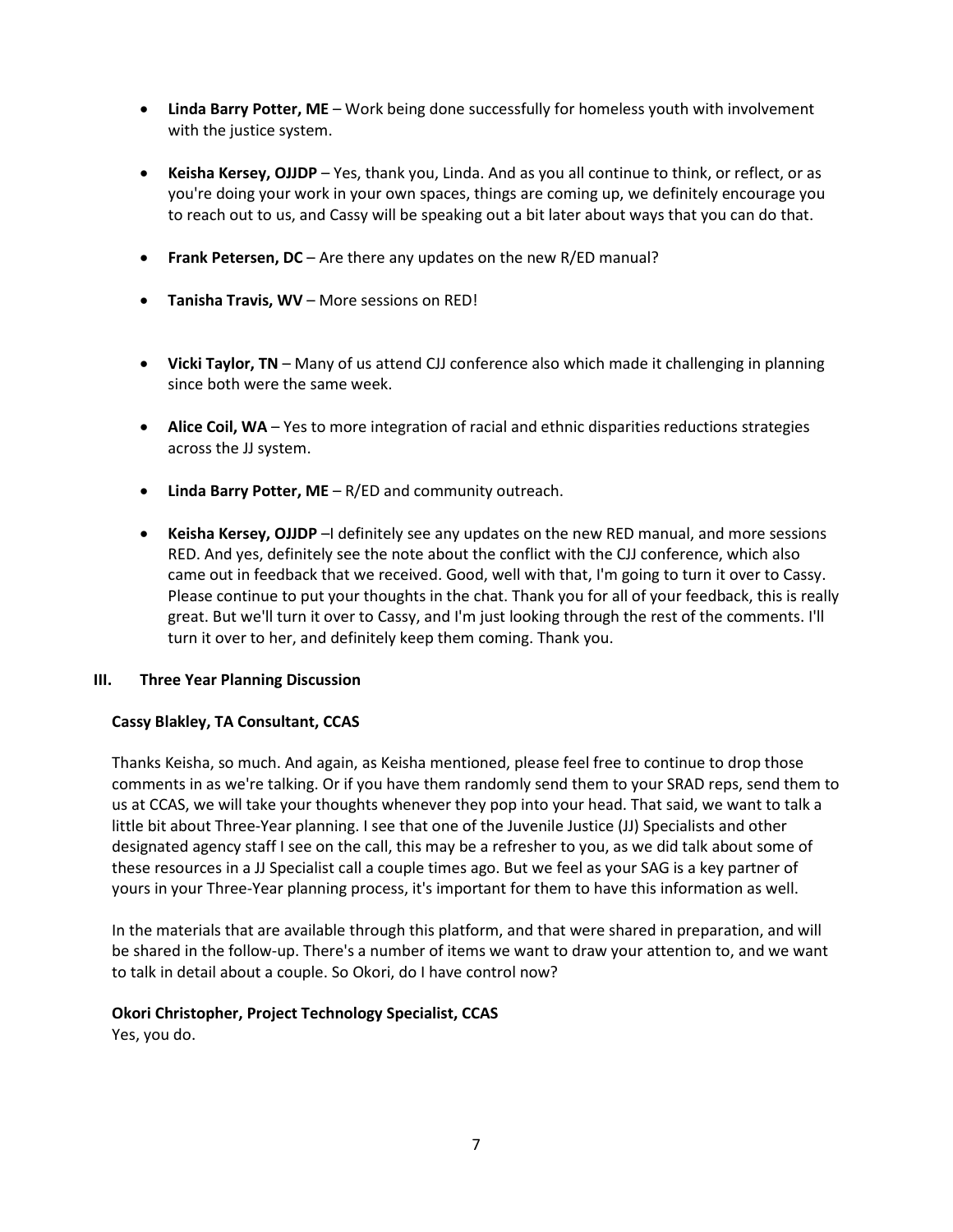#### **Cassy Blakley, TA Consultant, CCAS**

Wonderful. So, I want to talk about these five steps for you to prepare for planning, and you do have the ability to make things bigger, smaller on your screen if this doesn't look good to you. But there are really five core steps to prepare for your Three-Year planning that we want you to think about as you prepare for the solicitation to drop and you prepare for this process. Before we talk about those five steps, I want to remind everyone to ground yourself in the concepts that your Three-Year Plan is simply your strategic plan for your State Advisory Group, for your Title II funds, and for the collaboration between your Designated State Agency and your State Advisory Group.

When you think about all the requirements, it can get a little overwhelming, but if you bring yourself back to this, this is just your guiding document, and how you're telling the story of the work going on in your state or territory, it hopefully feels a little less daunting. That said, we want to talk about the five steps. I'm going to highlight some of the opportunities that you have as a State Advisory Group member to contribute, in partnership again, with your Designated State Agency staff. And I invite the number of veteran JJ Specialists I see on this call to share in the chat box how you might be engaging your State Advisory Group in doing this.

So first, you can revisit your current plan. You have a Three-Year Plan that you're working on, that's been guiding your funding. What does it say? What progress has been made? What gaps remain, what did you not know about until you started to dig into those goals? Or is there still work to be done? Kind of digging back into that plan and reflecting on where you've been, where you've been able to be impactful, and the work that remains. You may find that the goals that you have in your existing Three-Year Plan are the appropriate goals to continue to work on. You may find that you successfully completed everything, and you get to pick three whole new topics. It really is an opportunity to look back at where you were.

Also to think about how to work on those together. So are there opportunities for that partnership between your State Advisory Group and your Designated State Agency, for that partnership to be enhanced, or modified, or adjusted so that you can be even more impactful in the work that you do? We've seen states overhaul their grant making processes to a greater partnership. We've seen State Advisory Group members take a heavier hand in writing the Three-Year Plan and monitoring its implementation. It's an opportunity to do a check-in with yourself.

In reviewing the requirements, so part of the resources that are shared, and the resources for this call, and that are available, and I'm sure one of my CCAS colleagues will pop in the chat box here shortly. On the red book and the blue book, so that is th[e Juvenile Justice Reform Act](https://ojjdp.ojp.gov/sites/g/files/xyckuh176/files/media/document/jjdpa-as-amended_0.pdf) as it's written, and then also the [red line version](https://ojjdp.ojp.gov/sites/g/files/xyckuh176/files/media/document/254285.pdf) of the former Juvenile Justice Delinquency and Provision Act. Go to the Act, the solicitation is a guide, but so is the Act. So check the Act, review the requirements for your state plan. OJJDP has also put out a really succinct and helpful [fact sheet,](https://ojjdp.ojp.gov/sites/g/files/xyckuh176/files/pubs/252961.pdf) that will also have resources, and is available on OJJDP's website, that talks about some of the updates that occurred in the JJRA so you are up to speed on what it is exactly that's required of the Three-Year Plan before you start writing.

The third is to think about your crime analysis and whether you put that in the box. Building a crime analysis, this is your database, and data, the infrastructure of data, the ability to access data, the confidence in that varies dramatically from state to state, and territory to territory. Again, ground yourself in this. The Three-Year Plan, including your crime analysis, is how you tell the story of your state or territory, so work with what you have. As an advisory group, here's where you can be a wonderful resource to your Designated State Agency, because you may have relationships, and contacts, and access to data and information that can be tricky for your Designated State Agency staff, your JJ Specialists to get access to. So can you help open doors to get excess information, or plans, or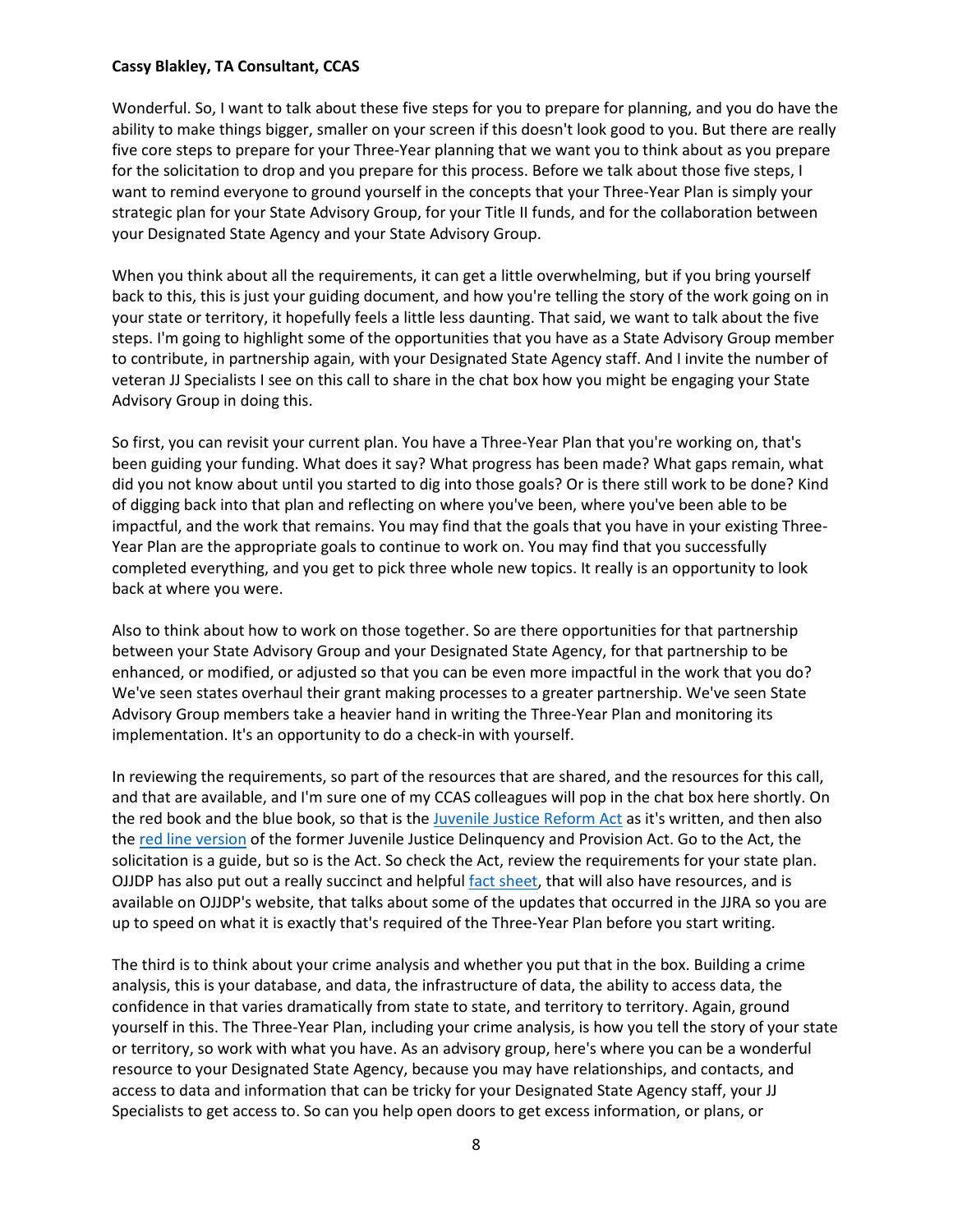procedures, or protocols that they're required to report in their crime analysis.

You are a resource and a network as a State Advisory Group, so help your JJ Specialist leverage that resource in your work on a Three-Year Plan. All right, we're going to go to page two, which is step four. And that's how do you want to be involved. So, there's nothing that says that your JJ Specialist has to write the whole plan. In fact, part of your role as a State Advisory Group is to assist in the development and implementation of the Three-Year Plan. So, determining how that works best for your state or territory is part of that process. You have an ad-hoc committee that gets together and develops those goals with your Designated State Agency, and maybe with an outside partner or two, and brings that back to the full group for feedback. You utilize committees that focus on different parts of the plan and piece it together.

However you determine to split that is completely at your discretion. We will share two examples of what states are doing to break that up, and those again are just examples from those states, they're not the way or the only way, they're a way to divvy up the responsibilities. So, one will be a resource from Hawaii, and that was developed by their JJ Specialist to help their committees really dig into goals, and objectives, and action steps for their Three-Year Plan, and then pull that back together. Another is a resource from Minnesota that provides a really great review of their process, so that if you're a State Advisory Group member that's never been part of Three-Year planning before, you can look at that information and know what your state does.

So think about how you're going to be involved, how you're going to collect and work together, and again, who else might need to be at the table. Some states have universities that have a juvenile justice center, that has a lot of access and already does a lot of analytics on data, a very smart partner that could be at the table. Does your Department of Education, or your Department of Child Welfare, or Health and Human Services have access to a lot of the data and information that you need? Maybe you can bring them to the table. Look at those 33 requirements in the act of what you have to report in your state plan, and find out who has that information and how you can get them on the phone, or at the table, or get access to that information. Go back to what we know works, and that's building relationships. I am asking my CCAS and my OJJDP colleagues to jump in at any point if there's things that you would like to add or highlight. And then the last piece is how we're going to get this done.

Set a timeline. What information do we need, how are we going to get this, and how do we make that plan happen? Remembering some important dates, right? So first is this school year 2021 through 2023 plan. So, your official kickoff of this plan is October 1, when that fiscal year starts. That's not to say that you can't start working on it sooner, but also to not stress yourself out, that you have to have every nuance and detail outlined for every action step when you submit that plan, but you need to have your framework. What are your goals, what are your objectives, what is required under the Act to be in that plan? And then if there's additional nuance and details that has to be tweaked by your State Advisory Group, you can do that throughout the process, because those plans can be revised annually with each solicitation for Title II.

If you have questions about what you have to include in that second deadline, which is your submission for Title II, go to that solicitation once it's dropped, talk to your JJ Specialist, because they are the ones that are submitting that plan, and they will definitely reach out and encourage you more to reach out to your State Relations and Assistance Division representative at OJJDP. They are your go-to person when it comes to the Title II funding.

When it comes to what's required in the act, they're your go-to resource. I'm going to hit pause and invite any of the JJ specialists or veteran SAG members that are on the call, to share any ways that they have started working on their three year plan, questions they may have, and invite our OJJDP staff to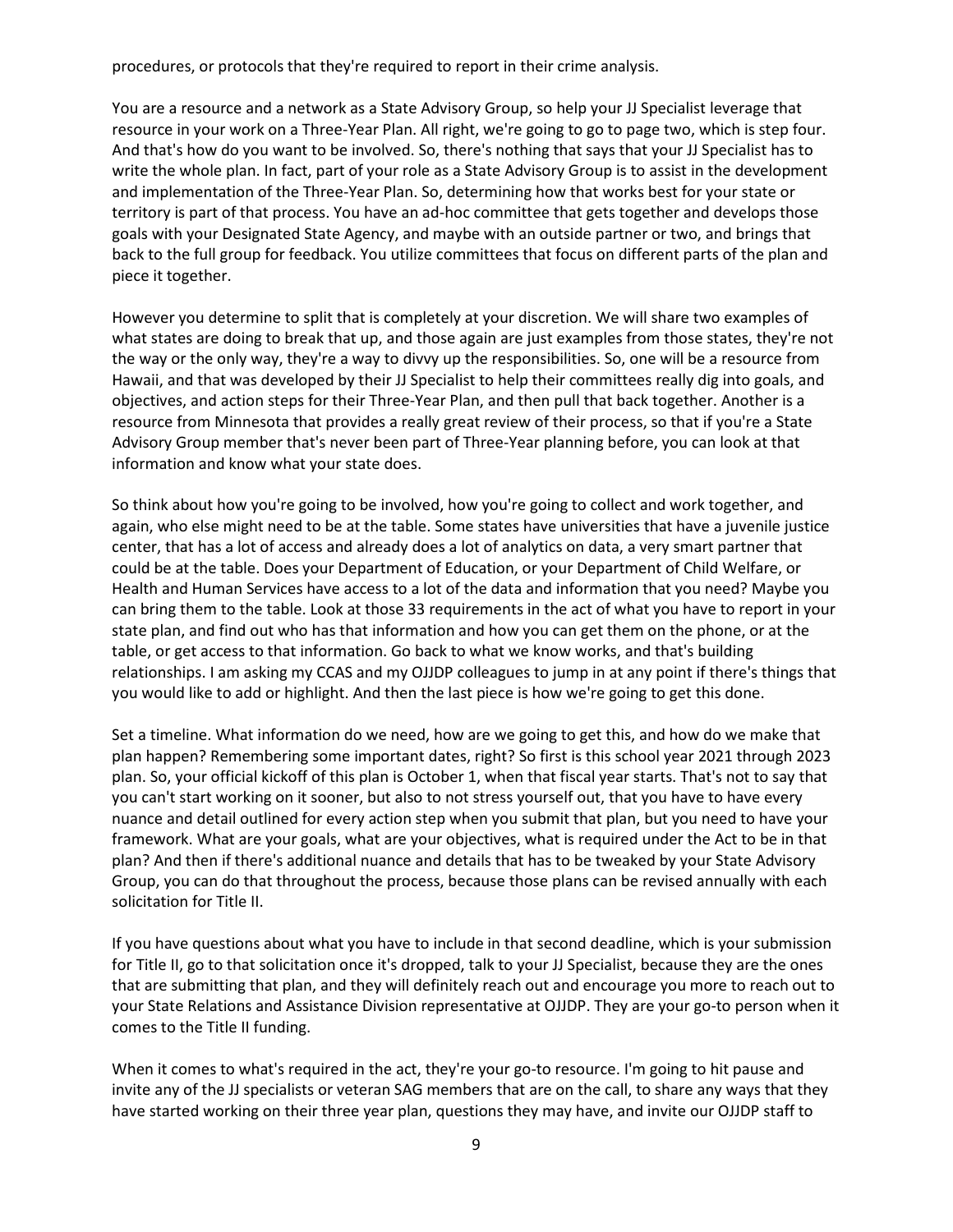highlight any steps or notes that they would like to. So awesome, I see folks are ready to hit go in the chat box here.

## **Comments/Questions from the States**

- **Linda Svihovec, ND** Can I get this presentation emailed to me?
- **Cassy Blakely, CCAS** Can we get the presentation emailed? Yes, we will share these materials with you after the conversation once some notes are compiled, and the recording is compiled. So you will get these details after.
- **Tim Polasik, CA** Does the plan need to be part of the 2021 Title II application this year or is there more time?
- **Cassy Blakely, CCAS** Tim asked, "Does the plan need to be part of the 2021 Title II application this year, or is there more time?" Dr. Bradford, or Diamond, or Brittaney, I'll let you speak to the solicitation of what may or may not be included in that.
- **Dr. TeNeane Bradford, OJJDP** Brittaney, do I have the okay, or are you going to speak for us? I need to announce it to the folks that didn't hear on the call yesterday on the certificate training, that Brittaney has been promoted, and not going too far from us, but she will no longer be leading the Title II Program. And so we're excited for her, as always I'm excited to see folks that I work with that work really hard, that have great, an amazing work ethic, which is my team, go on and do incredible things. I'm just grateful for the time that they hang out with me. With that said, as Brittaney's moving forward, Nicole McCrae and Marisa Harris will be leading Title II. Nicole will be the primary, and Marisa, most of you know, she already manages the Non-Participating State Program, but she has significant program experience and partners well with Nicole on pulling it together.

So one, yes, this is the first year of the Three-Year Plan, and so that needs to be a part of the application this year. And two, we're hoping in the next month or so, we can have the solicitation out to you. It obviously will be, I say obvious, but you never know, you do recognize that we are operating kind of without some appointed political heads for our office. Chryl is certainly experienced in helping us moving this forward, and we'll try to make sure that with that knowledge, that we'll do something that will allow you to submit perhaps both things, maybe not in the traditional category one and two process. It's too convoluted to try to figure out. You all have been experiencing challenges with Just Grants, it's new for us. And so we're working the kinks out with that. If all goes as planned, we're hoping that we can get it out to you pretty quickly. There is no promise on deadlines, we have been delayed with things that are out of our control, to answer the question about when we can anticipate. But the Three-Year Plan is required to receive funding, and this first full plan will be a part of the submission of the 2021 solicitation. Did I miss anything, Britt, Nicole, Marissa?

- **Brittaney Ford, OJJDP** Nope, you covered it, thanks.
- **Cassy Blakely, CCAS** All right, don't go too far TeNeane, because I'm looking at the questions here and I might have another to kick over in your direction. We are always a team in this, right?
- **Dr. TeNeane Bradford, OJJDP** Yes.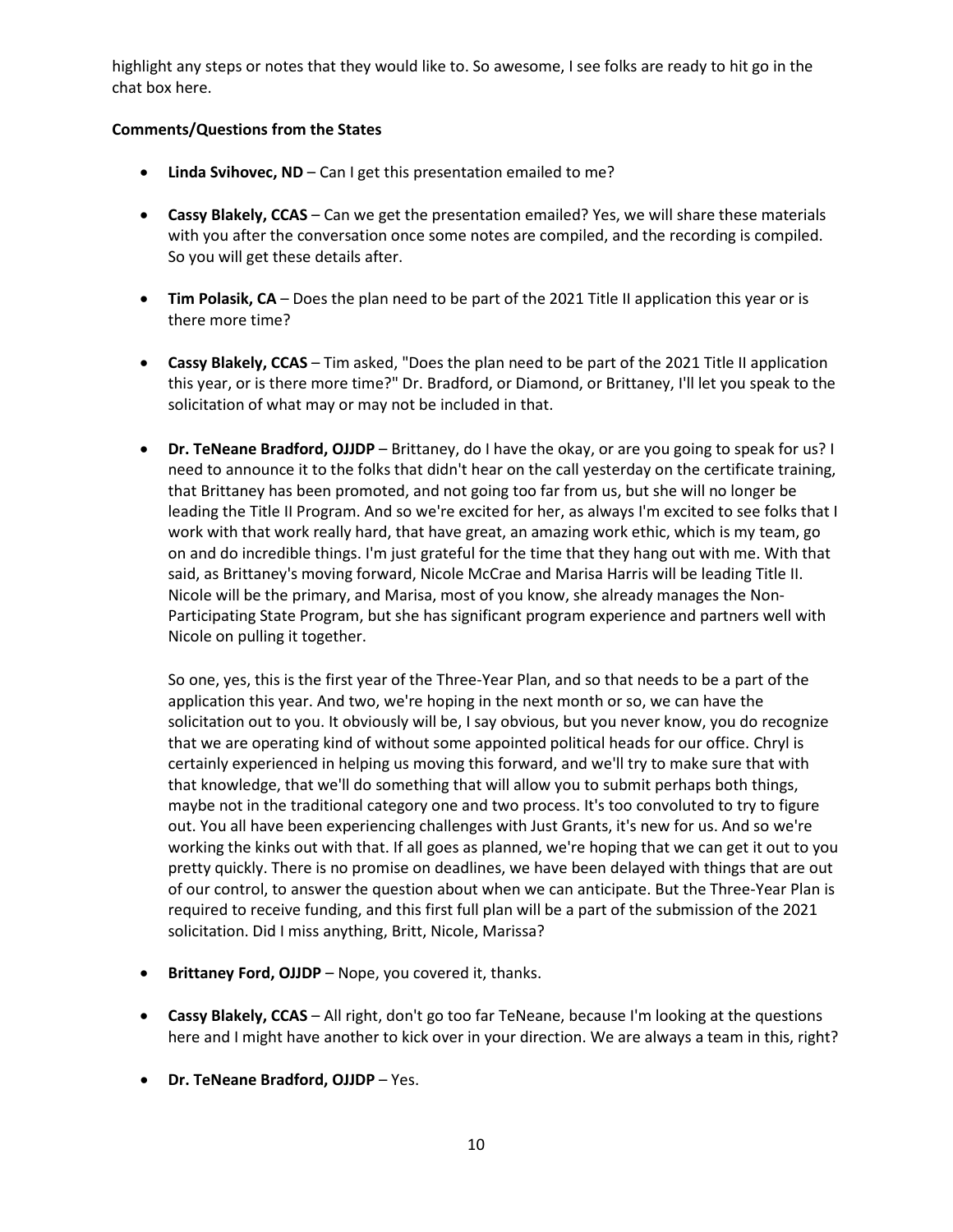- **Cassy Blakely, CCAS** All right, well that answers that question. All right, we have some folks sharing kind of the work they're doing.
- **Linda Barry Potter, ME** We had a systems analysis completed in 2/2020 so we sent our committees back to those recommendations and they returned to the full board with their suggestions for goals and objectives. It worked very well and we have overlap between Systems Improvement and R/ED.
- **Cassy Blakely, CCAS** So Linda shares that they had a system analysis conducted, that their committee then turned it into recommendations that will guide their goals and objectives. It's worked very well for them, and it tends to bring some overlap between system improvement, and racial and ethnic disparity work. Great. Looking at what kind of system analysis, or reports, or reviews, evaluations are happening in your state, it's great information to look at. There's nothing that says you have to come up with it on your own, right? What's out in the environment that you can learn from, and act upon? Thank you Linda, that's great.
- **Eric Ford, MD** We usually break our SAG into groups by focus area expertise/interest and have them work separately and then bring the information back together at the end for review and continuity. The focus areas are based on statewide data to identify gaps.
- **Cassy Blakely, CCAS** Separate into groups, that is super common for State Advisory Groups to align their committees with their priorities, and their Three-Year Plan, to help carry that work out over the course of the plan. Bringing information back to the whole group, all right, great.

## **Cassy Blakley, TA Consultant, CCAS**

Other strategies or questions you have while we're here? Okay, I'm going to point out another document. I'm not going to go through this one in as much as detail, because this is more something that you can go through self-guided, or as a group to help pull it all together. Facilitating these types of strategic planning discussions can be really challenging if it's not something that you do regularly. And so it may be difficult to think about how you think about this concept, and how we dig in. Some of this is just providing a few questions that can help spur a conversation, where you can think about what is your role as a State Advisory Group and who you need to have at the table.

As we mentioned, what is the environment in your state or territory right now, and how do you do that? What are your priorities, and how do you dig into those, and how do you get an action plan? So, these are not meant to be the questions, the only questions, they're just some questions that can help as a resource, for you to guide. I know a number of you are very well-equipped and veteran JJ specialists, often those of us that sit on SAGs have experience in helping our agencies, or helping communities develop plans. So, utilize those resources, this is just meant to be another one of those resources. Go ahead Katie.

### **Comments/Questions from the States**

- **Timothy Polasik, CA** We also complete survey's and public listening sessions to inform the SAG
- **Katie Penkoff, CCAS** There's a great comment that's also listed in the chat here, and it says, I believe this is California. They share that we also complete surveys and public listening sessions, to inform the state advisory group moving into this work, which I think is fantastic.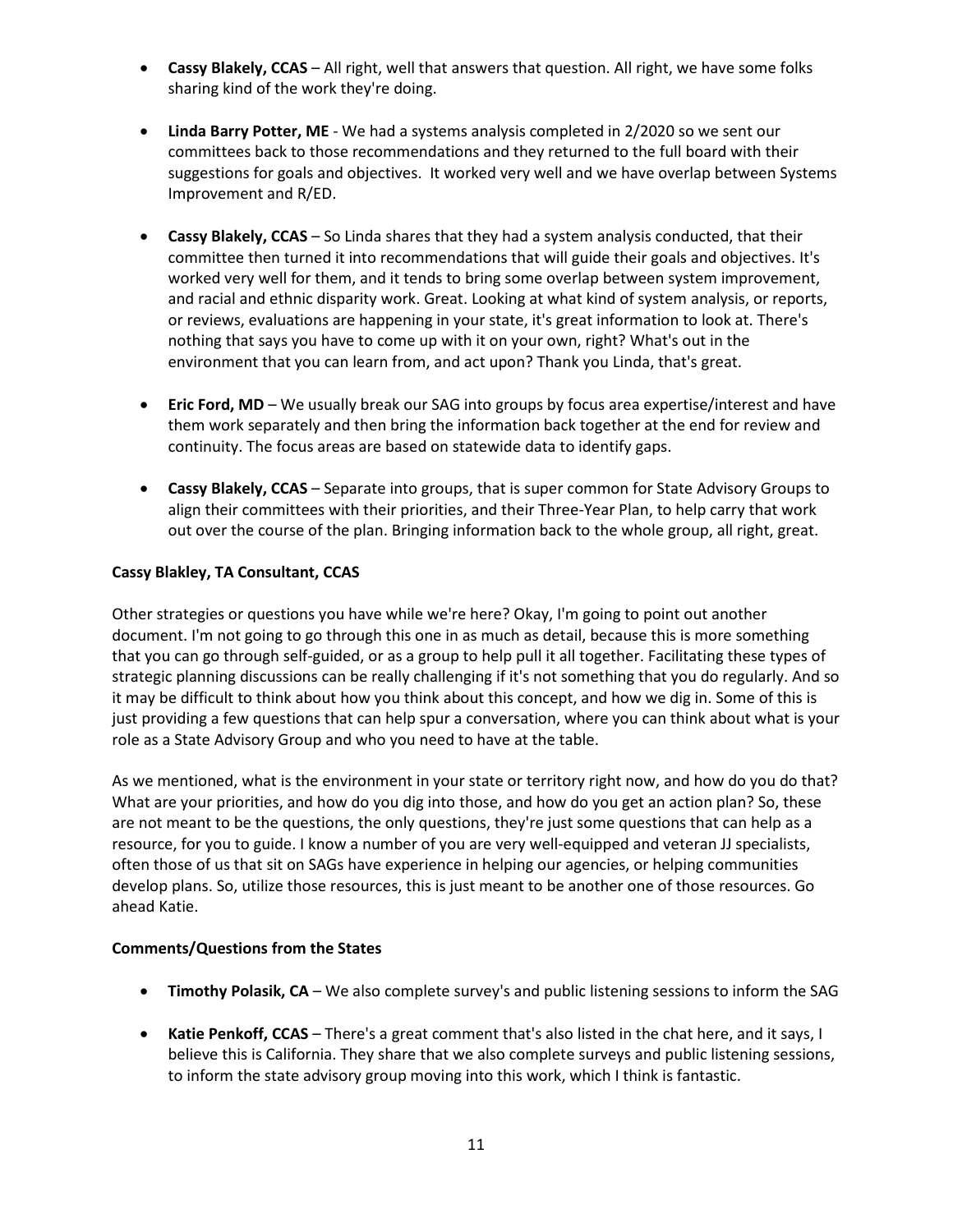- **Laura Broyles, OK** Normally we have an annual retreat. COVID made it impossible this year. Fortunately, we revisit priorities at every meeting and address progress or lack thereof. SAG meetings will resume again as soon as the new legislation passes allowing virtual open meetings. We will continue planning at that time. Adjusting our process to respond to the pandemic and barriers is what we have had to due to meet requirements and protect our SAG members.
- **Cassy Blakely, CCAS** Yes. Laura said that normally they have an annual retreat. Laura, you bring up a good point. An annual retreat is a common practice in states, there's a lot of states and territories that use retreats for their Three-Year Plan, but maybe even their annual update. And COVID has shaken that up a little bit, so how are you adjusting? So, you fortunately review priorities at every meeting. Once the SAG meetings resume, and new legislation passes, you'll be able to jump into things. That's a great question, and something that states are really having to adjust, is how do you continue to move your SAG work and your Title II work forward, when you can't meet in person, and virtual retreats are something that some states have done, and I'll talk here in a minute when we talk about TA opportunities as something CCAS can help facilitate if you are so interested. But absolutely, thinking about the impact of how you adjust in our virtual space, doing this planning can be a challenge. And I'll say what a lot of states do is break it up into more bite-sized chunks.

## **Cassy Blakely, TA Consultant, Center for Coordinated Assistance to States (CCAS)**

One thing I can't say enough is you're not in this alone. You're not in this alone. As you can see from the chat box, there's a number of folks across the states who are peers, who have done really great work, have wonderful experience, and I have yet to meet a DSA staff person or SAG member who is not happy to talk about what's going on in their state or territory with another state or territory, and share their knowledge.

You also have, I will say again, an amazing group of State Relations and Assistance Division staff at OJJDP. Every state is assigned a staff person. If you don't know who that staff person is, we can help you figure that out. You can also find it on the [OJJDP's website,](https://ojjdp.ojp.gov/states) if you navigate to state support, and Katie if you could pop that in the chat box, that'd be really great, so folks can see where they'd be able to see who their state staff are, and who their SAG rep is for their state.

Also, I asked Katie to put that in the chat box, because you can look at state plans for all states and territories who are participating in Title II on the website. So if you want to see how other states format their Three-Year Plans to get some ideas about what you want to do for yours, or how you might change up what you do, you can go there. Last, you have access to the Center for Coordinated Assistance to States, which is where Dr. Katie Penkoff, Dr. Lisa Hutchinson, myself, and a number of other staff, Mark Ferrante, and a number of other folks are available to you, to provide training and technical assistance, and I'd love to share a few ways in which you can access that as a resource.

So you typically always work in tandem with your Designated State Agency, so if you think that your state or territory could utilize some technical assistance, or anything related to the JJRA, or Title II, you can submit that request throug[h TTA360,](https://tta360.ojjdp.ojp.gov/?display=login&returnURL=http%3A%2F%2Ftta360%2Eojjdp%2Eojp%2Egov%2F) to talk to your Designated State Agency staff, your JJ Specialist, or whomever about submitting that request, and we can work with you. So, things, individually, so, things we've worked with states on in their SAG 101 trainings, where we cover the basics of the Act and your roles and responsibilities as a State Advisory Group member.

We've helped facilitate through your planning or annual review processes and retreats. We've dug into state specific topics, helping states to... maybe they targeted a jurisdiction, we did a little work with one state where they were seeing an increase in a particular crime in a particular jurisdiction, and they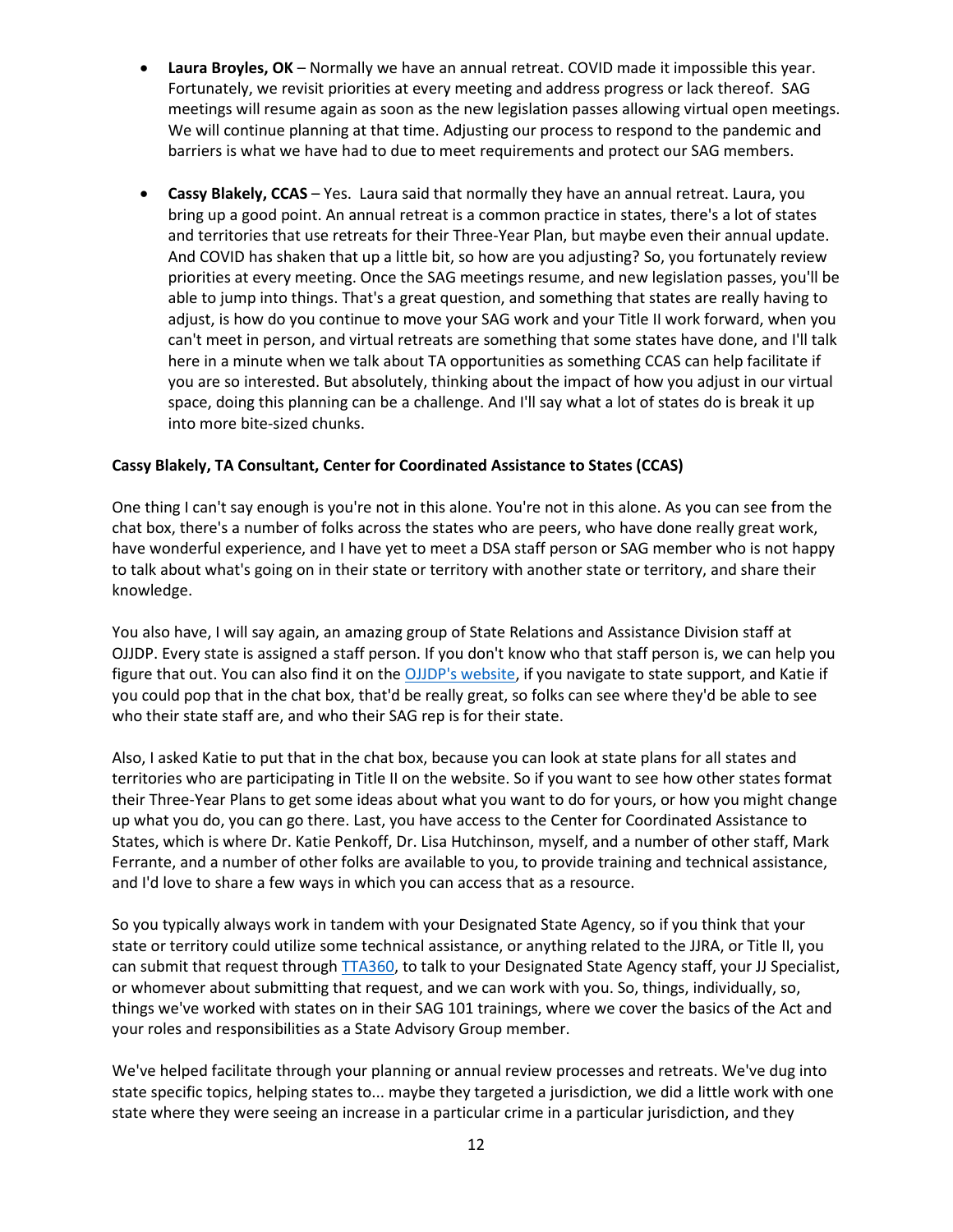wanted some help bringing their communities together to think about that. And so, we helped to facilitate those conversations, and we've done that in a couple of different states. So, check with us. If it is not a good fit for us, we can definitely connect you and share information on other providers, OJJDP has a litany of *training and technical assistance providers*, so we'll help you find the right support.

The other opportunities you have available to you for training and technical assistance, is we, through the work that the Center has done, through the work that SRAD reps have done with their states, are examples from other states. So we're happy to connect you with peers that might have similar experiences where you can work with them. We've also had a number of states who have been willing to let us use some of their materials that they created as examples. Again, not the way or the only way, just a way to do things.

You can also access all the conference sessions, and all the conference materials from the [2020 OJJDP](https://air.6connex.com/event/SRADConference/login)  [National Conference on the website.](https://air.6connex.com/event/SRADConference/login) The website is still active, even if you didn't register for the conference, you can still go to the link that is in the chat box, and access those materials, watch all of the recordings, download any of the conference materials that were shared. It is all available on that website. We are also really excited to announce a new community of practice site that will be launched very shortly, where states and territories will be able to connect with one another and access a number of resources and informational documents on your own at any time. So, look for more information on a future call about the community of practice. I'm going to lean on my CCAS team here, and our OJJDP partners, did I miss any TA options that State Advisory groups have to them?

## **Dr. Lisa Hutchinson, Director, CCAS**

None I can think of Cassy.

## **Cassy Blakely, TA Consultant, CCAS**

Wonderful. Dr. Bradford or Keisha, any of our OJJDP partners, any other TA opportunities you want to highlight for folks?

#### **Dr. TeNeane Bradford, Associate Administrator, OJJDP, SRAD**

There's lots of different training opportunities out there, and we'll continue to figure out ways to bring our partners into these webinars, these calls, these meetings. That is our commitment to you on a regular basis. Some of you may not have been able to attend the session where you get to hear from my peers about the work they do in their various divisions. We do work with the homeless youth.

We've got just a huge amount of partners, external and internal that we want to bring to you. We also have other cooperative agreements with partners that are doing certain things, that while you may not directly benefit from it, your partners or stakeholders, your facility superintendents or directors, your data folks, would be very interested in knowing what they're doing, and perhaps throw your state in the hat to be considered as participants. So we've got a lot of different opportunities to partner, and we want to share that information with you, we'll continue to do so as we maintain a schedule for these webinars and calls.

# **Cassy Blakely, TA Consultant, Center for Coordinated Assistance to States (CCAS)**

Thank you Dr. Bradford. And Katie, thank you for putting the link to [OJJDP's TTA providers](https://ojjdp.ojp.gov/training-and-technical-assistance) in the chat box. So you're going to see OJJDP does quite a bit in ensuring that the field has access to training and technical assistance for the litany of things that they're responsible for.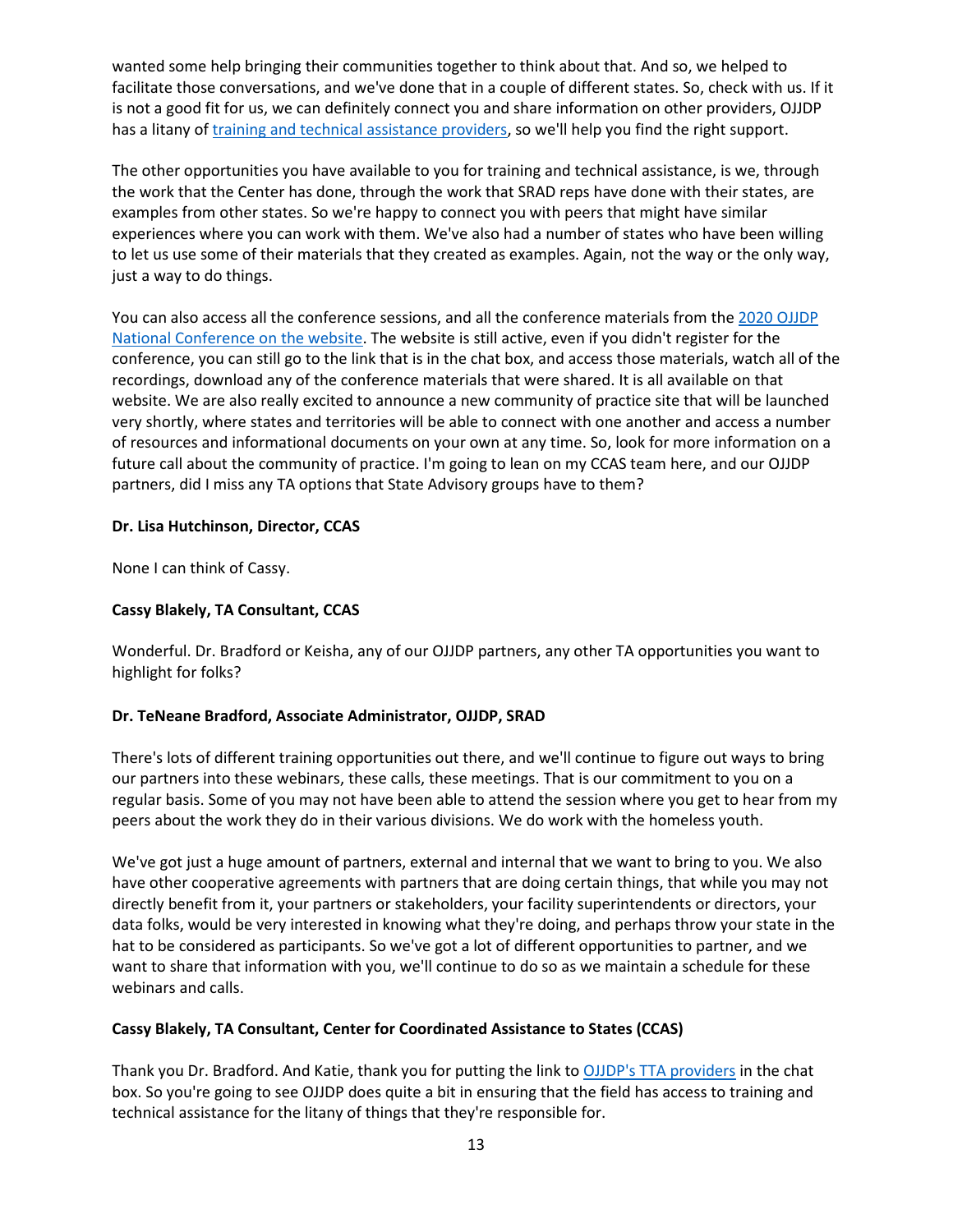## **Dr. TeNeane Bradford, Associate Administrator, OJJDP, SRAD**

We're going to try to also expedite some of the materials and resources that you guys, CCAS has been wonderful at pulling some graphs together, so we're going to try to get those through in terms of manuals, guidance around regs, that help provide some recommendations around how to meet the requirements but really, make an impact in that particular area. But a number of other resources and tools, you've got a lot through the conference. There's a lot more to come, and so we're excited about that. We also have heard that there's some concern about regulation that was posted.

Just for awareness, we started a deregulatory process, nothing that impacts the states that you weren't already notified about. We will be considering drafting further regulation around things that are ambiguous, and certainly as we know more about that we'll make announcements about that. And then finally, when I referred to Brittaney's promotion, note that will also mean those of you who were partnering and hanging out with her, as she is your program manager, you have been moved to another incredible SRAD staff person to help support you. And so hopefully we won't have as much turnover, but we do recognize that happens. We try to build internal controls and infrastructure to make sure that it's a seamless process, and we hope that while you miss Brittaney, you'll start enjoying getting to know your new assigned program manager. Thanks, Cassy.

# **IV. Availability of Technical Assistance – CCAS**

## **Cassy Blakely, TA Consultant, CCAS**

Of course. Thank you, Dr. Bradford, I appreciate that. So, we're going to come full circle here. Similar to how we opened the call, Keisha opened with some questions and feedback from you. We want to ensure that the training and technical assistance that we're providing as part of CCAS is always driven by what is needed from the field. And so we would love to get some feedback from you on what you might need as we move into 2021 together.

So please, again, feel free to speak up in the chat box by just typing your answer or say please unmute me, and we'll unmute you, and you can speak out loud on what you want to say. But we would love to hear what your biggest questions about your role, or the role for SAG members is right now. What are you most in need of to help SAG members embrace their roles and responsibilities? And while you're typing for that question, I'll throw the next one at you too, and that is what hopes do you have for SAG learning opportunities in 2021? So, is it to build in partnership with OJJDP, more opportunities for State Advisory Group members to learn together? What topics or platforms would you like to see provided for SAG members?

#### **Comments/Questions from the States**

- **Tim Polasik, CA** We would like to hear what some options that are for SAG's with the expanded SAG budget up to 5%
- **Cassy Blakely, CCAS** Thank you, Tim. Wonderful idea. So, Tim has shared some options that SAGs can use their expanded budget, so that allowance within the JJRA, around states being able to allocate up to 5% of their Title II funds to their State Advisory Groups. For those states that are not minimum states, how are they using that expanded funding? Thank you, Tim.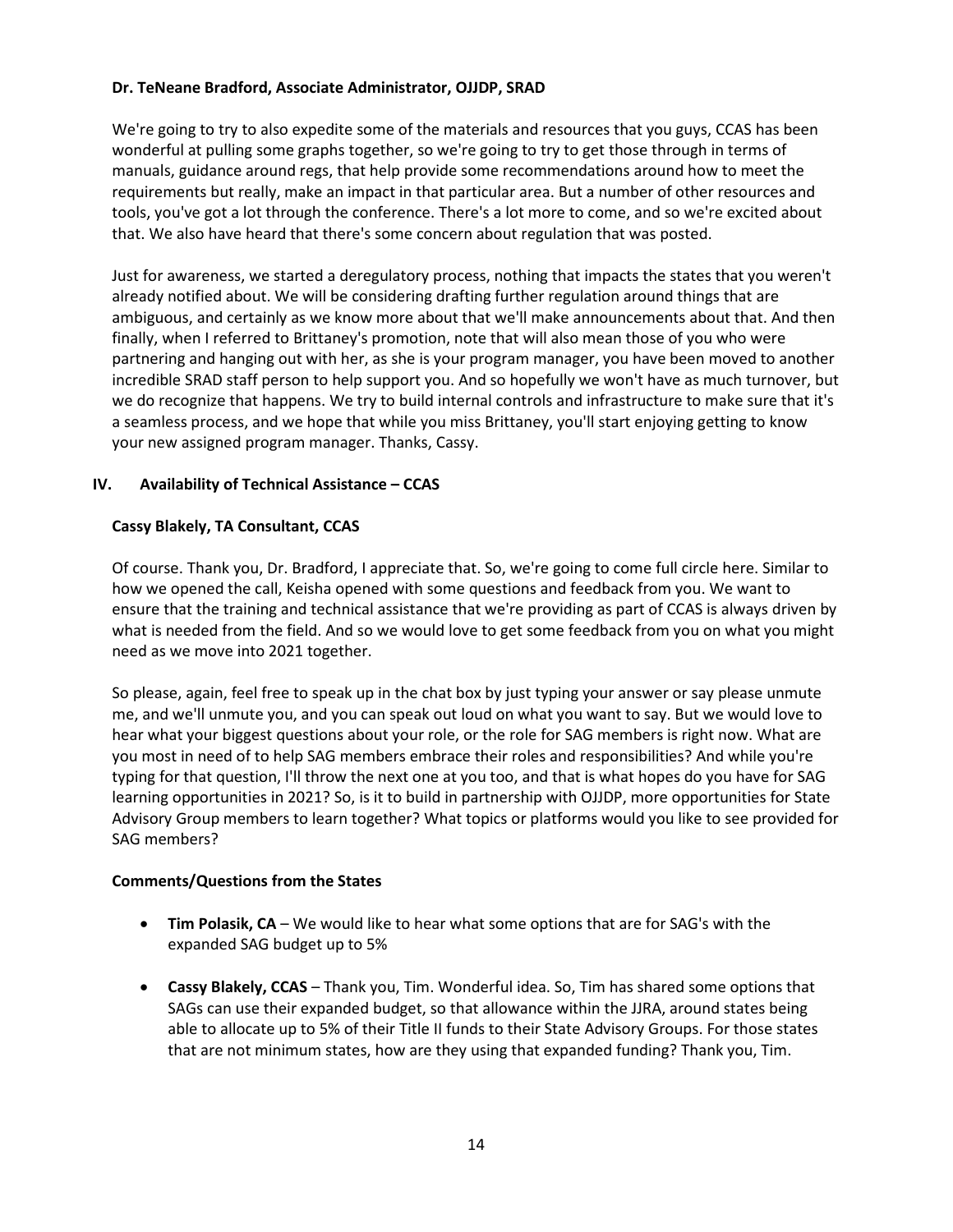- **Laura Broyles, OK** Youth-led focus groups from across the country would be amazing for all of us.
- **Cassy Blakely, CCAS** Laura, you've led focus groups from across the country, yes, we would love experts that are building that up, and have to give Oklahoma a little bit of kudos, because Oklahoma connected a group of young people who were facility-based into the national conference. So I have to admit, our number for youth participants might be low, because I know they were putting youth in a classroom of that facility to participate in the national conference, which I thought was just so wonderful, and we would love to continue to build on the work that Oklahoma and other states and territories are doing. Thank you for those ideas. Other topics or formats that you would like to see available for the state advisory groups?
- **Samantha Frongillo, MA** Discussions with youth and law enforcement.
- **Cassy Blakely, CCAS** Discussions with youth and law enforcement, thank you Samantha. Again, if you have ideas later, you can always email any of us on the CCAS team, your SRAD rep, or we do have a general CCAS inbox, [CCAS@AIR.ORG,](file://dc1fs/dc1ehd/share/CCAS/Year%206/OJJDP%20Calls%20with%20the%20States/SAG%20Calls/1.27.21/CCAS@AIR.ORG) which we'll put in the chat box also, but keep these ideas coming.
- **Frank Petersen, DC** Information or ideas on effect Restorative Justice programming.
- **Cassy Blakely, CCAS** Restorative justice programming. Wonderful, great.
- **Elizabeth Morris, VT** How SAGS have been able to assist in best practices for School Resource Officers.
- **Cassy Blakely, CCAS** Thank you, Elizabeth. How SAGs have been able to assist in best practices for the school resource officers.
- **Linda Barry Potter, ME** R/ED Committee Community Visibility. Our R/ED wants to raise their profile and meeting with other community members.
- **Cassy Blakely, CCAS** So I'm hearing some connection between our SAGs acting on the conversations of the moment, right? And how can we learn from one another? RED committee community visibility. So, I'm going to try to interpret that comment, but please tell me if I'm incorrect. I hear in that RED committee community visibility about how are you taking the RED committee work of your State Advisory Group, and where you might be targeting some of your RED plan efforts and bringing light to that, elevating that conversation using it to message whatever the goals you have for RED are in your state. Did I get that close? Raise the profile of meeting with community members, how do you build those connections and collaborations? And I know there's some states, some of them are on the call right now, that are doing some of that work too, so maybe we just need to connect it all together.
- **Riise Richards, VI** I would be interested in having technical assistance for better delinquency deterrence programs that are creative and low cost.
- **Cassy Blakely, CCAS** "I would be interested in having technical assistance for better delinquency deterrence programs that are creative and low cost." So how can we keep kids out of the system and invest in prevention we don't have a whole lot to invest in, or we need to get innovative in our solutions because we're in a new time where we have specific community challenges. Mrs. Richards, I appreciate your comments too, it's always helpful for us to have the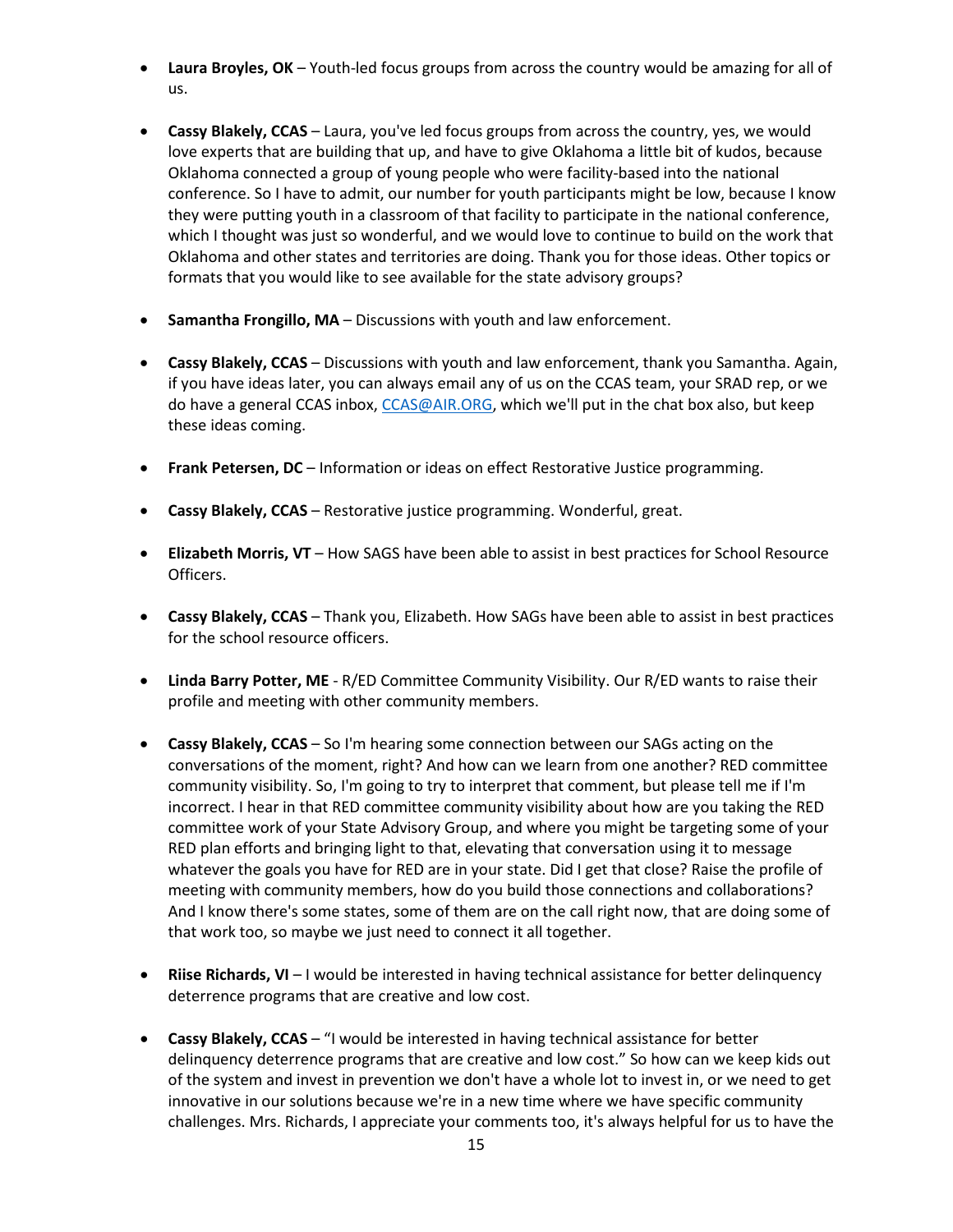unique territories perspective as well. Framing materials for community led discussions on racial and ethnic disparities in the JJ system. So again, we want to connect to our communities without these targeted RED conversations, how do we do that in a way that pulls people in? Wonderful, connecting to other, and I don't want to put words in your mouth, TeNeane, but it sounds like what you were talking about, connecting to other programs and initiatives within this administration that might be of use to states as they look at the work they're doing.

- **Dr. TeNeane Bradford, OJJDP** Yep.
- **Cassy Blakely, CCAS** Perfect. I know we're excited for opportunities to continue to partner with other centers, we really appreciated, I would highlight personally if you're going to go check out conference sessions, the collaborative sessions done with the Tribal Youth Resource Center at the 2020 conference. We were able to have a really unique partnership with the Tribal TA center, to bring learning opportunities to the OJJDP conference in partnership with that center. I am excited for the opportunity to do more of that kind of work.
- **Riise Richards, VI** You are welcome. Our geographic isolation puts us at a disadvantage.
- **Cassy Blakely, CCAS** Yes, keep speaking up Mrs. Richards, we want to hear from you and do what we can. And I know that's been a focus of some folks at OJJDP over the last year, to make sure that they have a good understanding of the needs of territories and are targeting territories. Wonderful, thank you.

## **Cassy Blakely, TA Consultant, CCAS**

I'm going to ask another question, and that's who do you want to hear from? What do you need, not just in general from TTA, but what do you need from your SAG staff, and particularly from CCAS? Who should be bringing this information and what do you want to hear from your OJJDP partners?

I know they are always happy to help. Grants, yes, I hear you on the grants part. I know that our OJJDP folks are working hard to help, not just around Title II, but around all the grant programs that they're working to help you access. I hope they're reaching out to you if you're having Just Grants problems. All right, and I know we're wrapping up Katie, so I want to make sure I give time for any closing comments, next steps, or final announcements that our OJJDP friends may have.

#### **Comments/Questions from the States/Territories**

- **Steve Selover, AZ** Updated documents, fact sheets etc. to provide quick reference guidance to core requirements, including VCO (Valid Court Order exception).
- **Riise Richards, VI** We would need resources to construct a reliable data collection system, to include networking capabilities.
- **Cassy Blakely, CCAS** Steve and Riise coming in with comments, resources on data collection, more facts sheets and quick references around the core requirements and VCO. Wonderful, wonderful. And if you haven't checked out what th[e Federal Advisory Committee](https://facjj.ojp.gov/) on Juvenile [Justice](https://facjj.ojp.gov/) is doing, do so because I know they're do some work in these areas too, so we are excited. Keep these ideas coming. As I said, we are always open, stress that we're always open to listen. So if you have ideas, or if you want to talk at your SAG meeting about what they want, please take these questions to your next SAG meeting and come back to your SRAD representative or to us at CCAS with what you find out. We're happy to listen to that